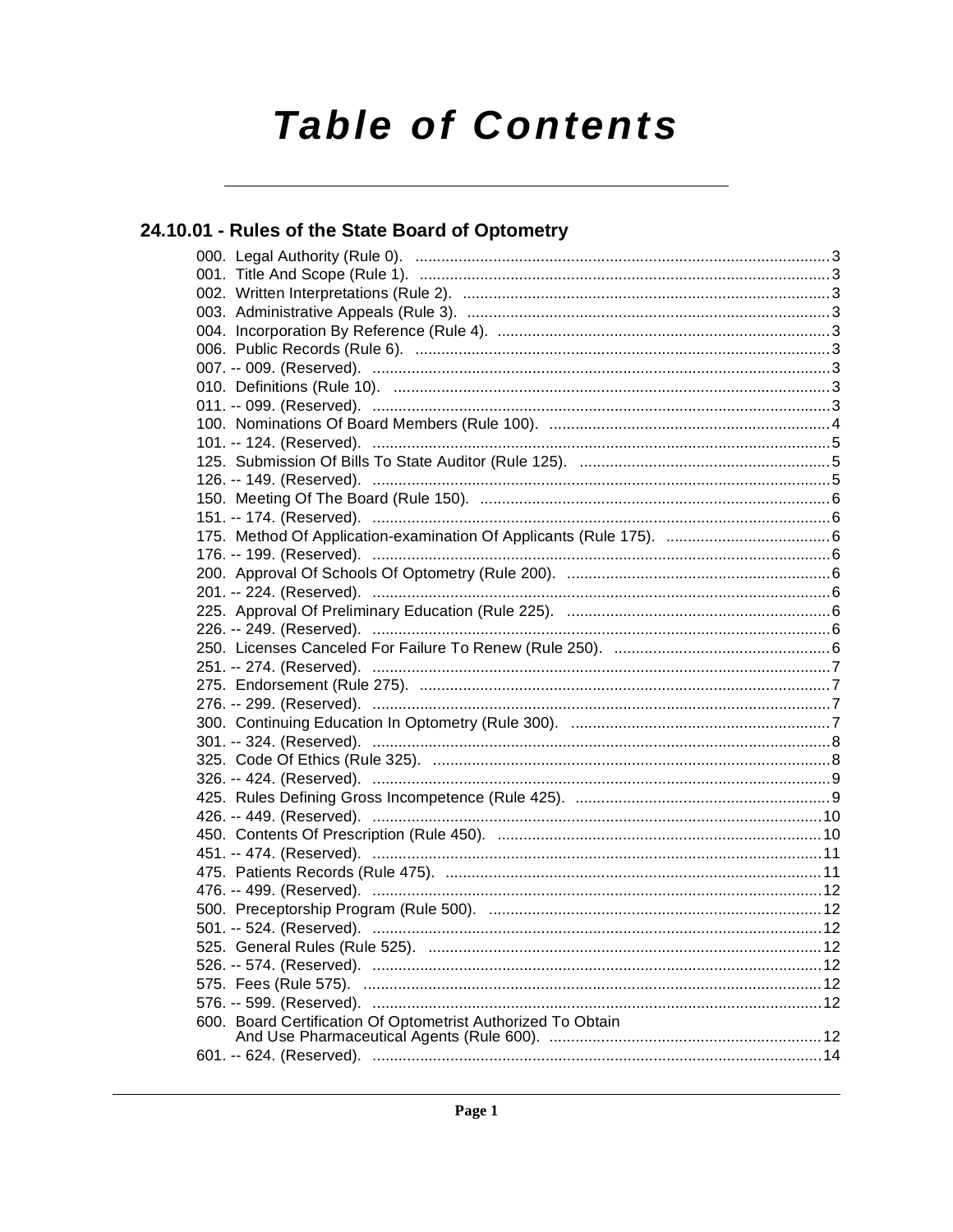**Table of Contents (cont'd)**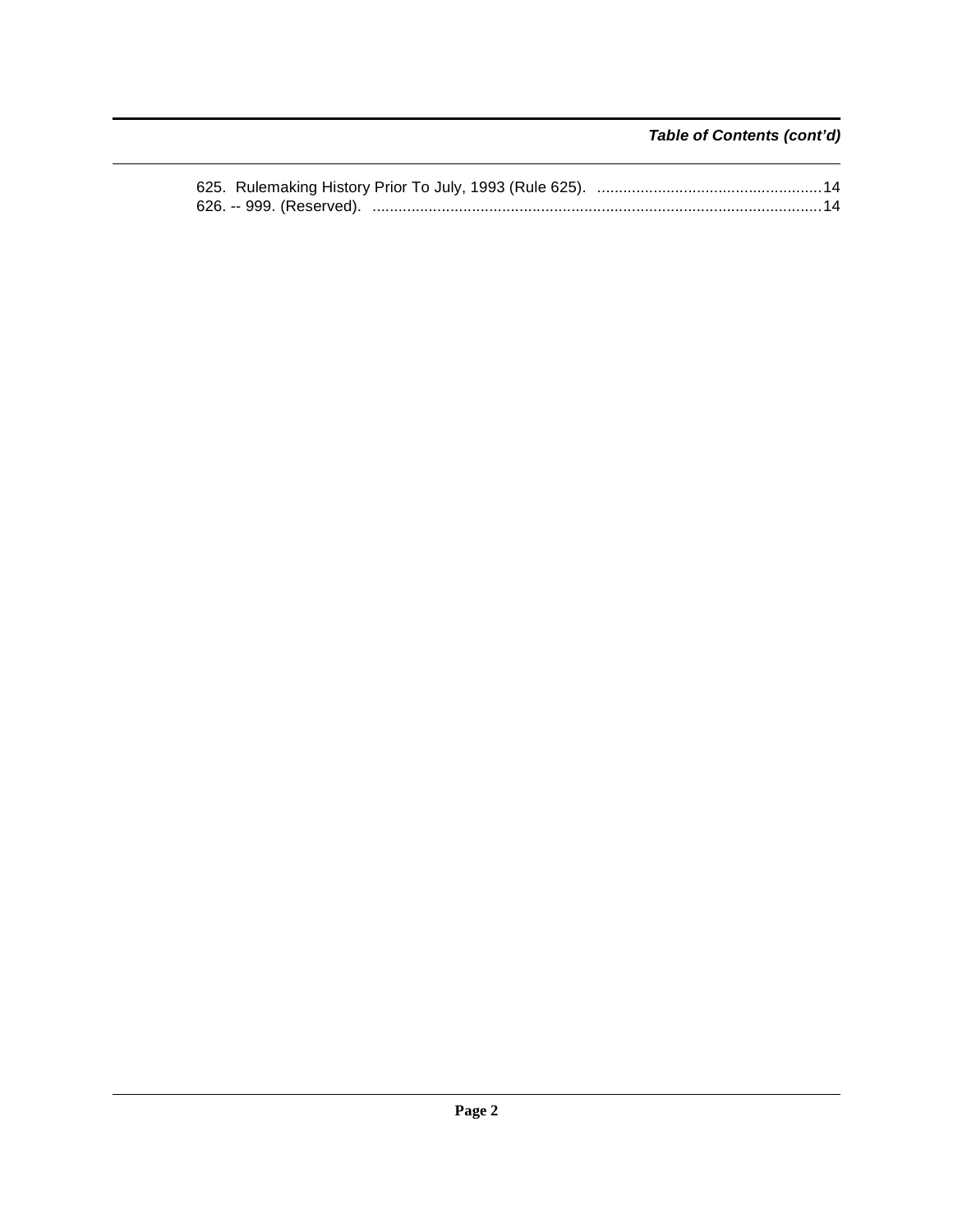#### **IDAPA 24 TITLE 10 CHAPTER 01**

# **24.10.01 - RULES OF THE STATE BOARD OF OPTOMETRY**

#### <span id="page-2-1"></span><span id="page-2-0"></span>**000. LEGAL AUTHORITY (RULE 0).**

These rules are hereby prescribed and established pursuant to the authority vested in the State Board of Optometry by the provisions of Section 54-1509. Idaho Code. (7-1-93) the provisions of Section 54-1509, Idaho Code.

#### <span id="page-2-2"></span>**001. TITLE AND SCOPE (RULE 1).**

These rules shall be cited as IDAPA 24.10.01, "Rules of the State Board of Optometry". (7-1-93)

#### <span id="page-2-3"></span>**002. WRITTEN INTERPRETATIONS (RULE 2).**

The board may have written statements that pertain to the interpretation of the rules of this chapter. Such interpretations, if any, are available for public inspection and copying at cost in the main office of the Bureau of Occupational Licenses. Occupational Licenses.

#### <span id="page-2-4"></span>**003. ADMINISTRATIVE APPEALS (RULE 3).**

Administrative appeals shall be governed by the Administrative Procedure Act, Title 67, Chapter 52, Idaho Code. (3-15-02)

#### <span id="page-2-5"></span>**004. INCORPORATION BY REFERENCE (RULE 4).**

These rules do not incorporate by reference any document other than those sections of Idaho Code so referenced. (3-15-02)

#### **005. ADDRESS OF THE STATE BOARD OF OPTOMETRY (Rule 5).**

[The office of the State Board of Optometry is located within the Bureau of Occupational Licenses, Owyhee Plaza,](http://www2.state.id.us/ibol/opt) 1109 Main Street, Suite 220, Boise, Idaho 83702. The phone number of the Board is (208) 334-3233. The Board's FAX number is (208) 334-3945. The Board's e-mail address is ibol@ibol.state.id.us. The Board's official web site is at www2.state.id.us/ibol/opt.

#### <span id="page-2-6"></span>**006. PUBLIC RECORDS (RULE 6).**

The records associated with the State Board of Optometry are subject to the provisions of the Idaho Public Records<br>Act, Title 9, Chapter 3, Idaho Code. (3-15-02) Act, Title 9, Chapter 3, Idaho Code.

#### <span id="page-2-7"></span>**007. -- 009. (RESERVED).**

#### <span id="page-2-8"></span>**010. DEFINITIONS (RULE 10).**

<span id="page-2-12"></span><span id="page-2-11"></span><span id="page-2-10"></span>**01. Board**. The State Board of Optometry as prescribed in Section 54-1503, Idaho Code. (7-1-93)

**02. Bureau**. The Bureau of Occupational Licenses as prescribed in Sections 54-1509 and 67-2602, Idaho Code. (3-15-02)

**03.** Low Vision. Refer to Section 54-1501(5), Idaho Code, correcting defects may include low vision thinited to low vision rehabilitation. (7-1-97) but is not limited to low vision rehabilitation.

<span id="page-2-13"></span>**04. Vision Therapy**. Any person who assesses, diagnoses, treats, or prescribes treatment for conditions of the visual system or manages a patient with vision therapy, visual training, visual rehabilitation, orthoptics or eye exercises or who hold him/herself out as being able to do so for the rehabilitation and/or treatment of physical, physiological, sensorimotor, neuromuscular or perceptual anomalies of the eyes or vision system or who prescribes or utilizes lenses, prisms, filters, occlusion or other devices for the enhancement, rehabilitation and/or treatment of the visual system or prevention of visual dysfunctions, except under the supervision and management of a licensed optometrist. is engaged in the practice of optometry. (7-1-97) optometrist, is engaged in the practice of optometry.

#### <span id="page-2-9"></span>**011. -- 099. (RESERVED).**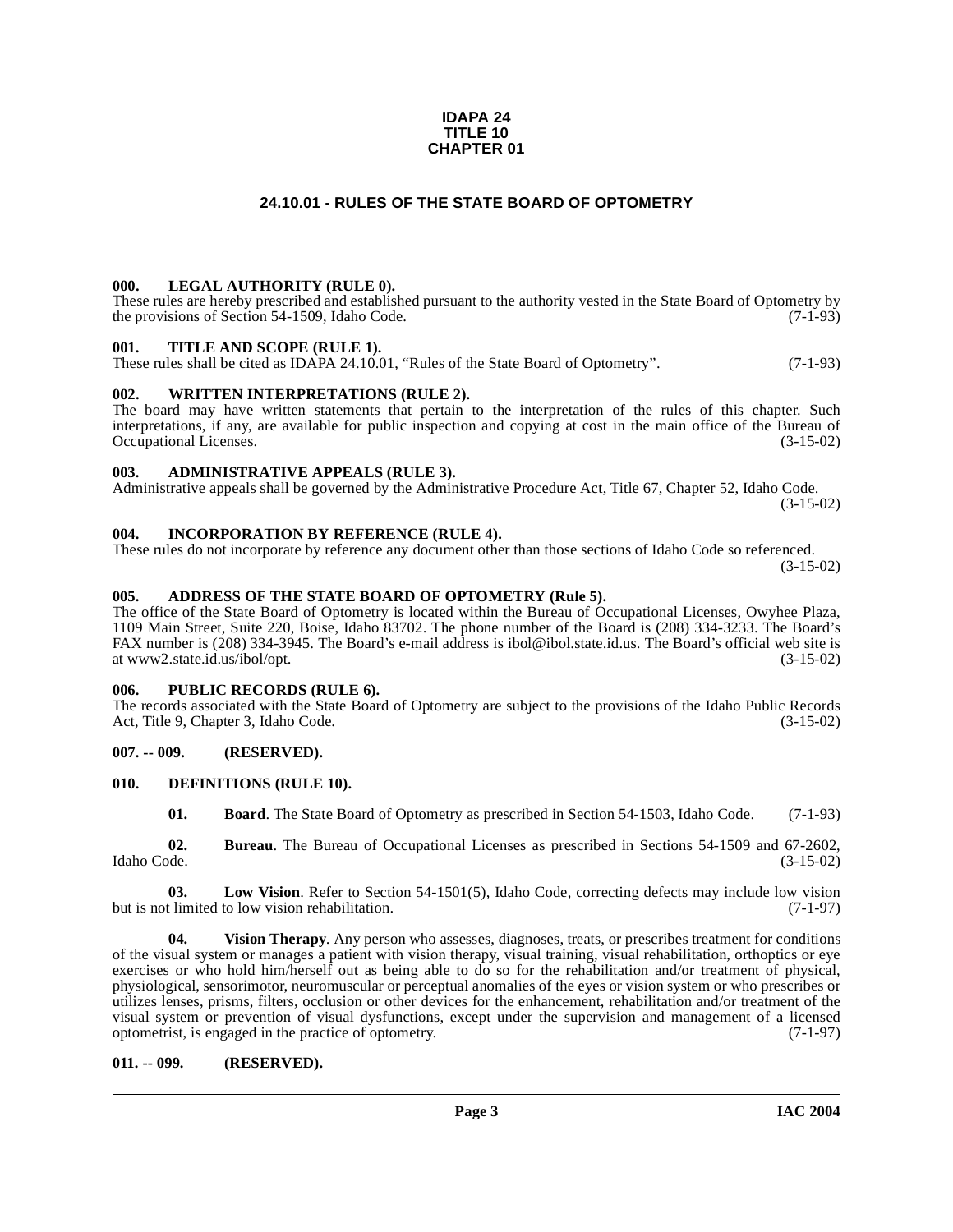# <span id="page-3-2"></span><span id="page-3-0"></span>**100. NOMINATIONS OF BOARD MEMBERS (RULE 100).**

**01. Districts**. In order to establish the districts from which a vacancy in the membership of the Board of Optometry shall be filled, the state is divided into the following three (3) districts by counties as follows:

<span id="page-3-1"></span>**a.** North District.

| <b>North District</b> |              |
|-----------------------|--------------|
| Lemhi                 | Latah        |
| Boundary              | Clearwater   |
| Bonner                | Nez Perce    |
| Kootenai              | Valley       |
| Shoshone              | Idaho        |
| Benewah               | Adams        |
| I ewis                | Custer       |
| Washington            | <b>Butte</b> |
| Payette               | Jefferson    |
| Boise                 | Madison      |
| Teton                 | Clark        |
| Blaine                | Fremont      |

# **b.** Southwest District.

| <b>Southwest District</b> |        |
|---------------------------|--------|
| Ada                       | Gem    |
| Owhyee                    | Canyon |
| Elmore                    |        |

(7-1-97)

(7-1-97)

# **c.** Southeast District.

| <b>Southeast District</b> |                   |  |
|---------------------------|-------------------|--|
| Bear Lake                 | <b>Bonneville</b> |  |
| Caribou                   | Camas             |  |
| Bannock                   | Lincoln           |  |
| Franklin                  | <b>Twin Falls</b> |  |
| Oneida                    | Minidoka          |  |
| Power                     | Bingham           |  |
| Cassia                    | Gooding           |  |
|                           |                   |  |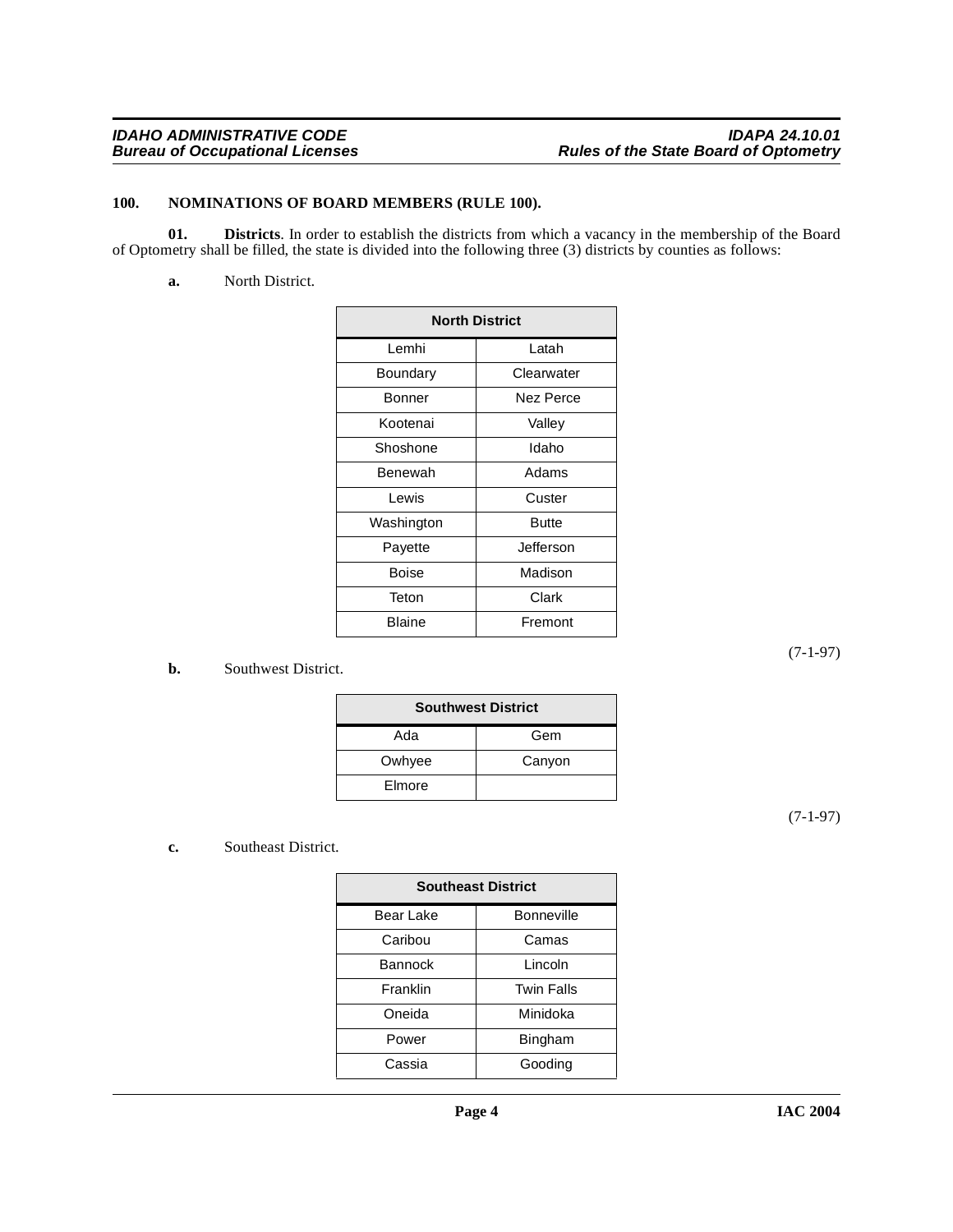|        | <b>Southeast District</b> |
|--------|---------------------------|
| Jerome |                           |
|        |                           |

(7-1-99)

<span id="page-4-3"></span>**02. Nomination Ballot**. Upon the occurrence of a vacancy to be filled as provided by law, a nominating ballot is to be forwarded to each licensed optometrist residing in the state of Idaho pursuant to Section 54-<br>1504. Idaho Code, and shall read as follows: 1504, Idaho Code, and shall read as follows:

#### NOMINATING BALLOT FOR MEMBERS OF THE IDAHO STATE BOARD OF OPTOMETRY

List below any number of names between one (1) and six (6) of persons you wish to nominate for appointment by the Governor to the Idaho State Board of Optometry. In order to be appointed by the Governor, a nominee must be a licensed optometrist in the state of Idaho and shall have been a resident of and lawfully practicing optometry within the State of Idaho for a period of at least five (5) years next preceding his appointment as required by Section 54-1505, Idaho Code. At least one (1) person appointed by the Governor must reside in each of the three (3) districts which are set as follows:

North District - Counties of Lemhi, Boundary, Bonner, Kootenai, Shoshone, Benewah, Latah, Clearwater, Nez Perce, Idaho, Valley, Adams, Lewis, Washington, Jefferson, Payette, Madison, Boise, Teton, Custer, Blaine, Butte, Clark and Fremont.

Southwest District - Counties of Ada, Elmore, Gem, Canyon and Owyhee.

Southeast District - Counties of Bear Lake, Caribou, Bannock, Franklin, Oneida, Power, Cassia, Minidoka, Bonneville, Camas, Lincoln, Bingham, Gooding, Jerome, and Twin Falls.

MY NOMINATIONS ARE:

# READ CAREFULLY

Instructions for return of the nominating ballot.

Do not sign or otherwise identify yourself on the foregoing ballot itself.

Do place the completed ballot in the envelope marked "Ballot", seal the ballot envelope, and sign and print your name on the outside of the envelope.

Do place the ballot envelope in an envelope addressed to Chief of the Occupational License Bureau, Owyhee Plaza, 1109 Main Street, Suite 220, Boise, Idaho 83702 on or before

Ballot envelopes will first be verified to determine if the person returning the ballot is eligible to vote, the ballot envelope will be opened and the ballots themselves will be counted and the results tabulated and sent to the Governor as required by law. Ballot envelopes which cannot be verified will be set aside and the names listed therein not recorded. (7-1-99) not recorded. (7-1-99)

# <span id="page-4-0"></span>**101. -- 124. (RESERVED).**

# <span id="page-4-4"></span><span id="page-4-1"></span>**125. SUBMISSION OF BILLS TO STATE AUDITOR (RULE 125).**

All vouchers to be submitted to the State Auditor for payment out of the State Board of Optometry fund shall be approved by the Board and verified by the Secretary as authorized by the Board. (7-1-93) approved by the Board and verified by the Secretary as authorized by the Board.

<span id="page-4-2"></span>**126. -- 149. (RESERVED).**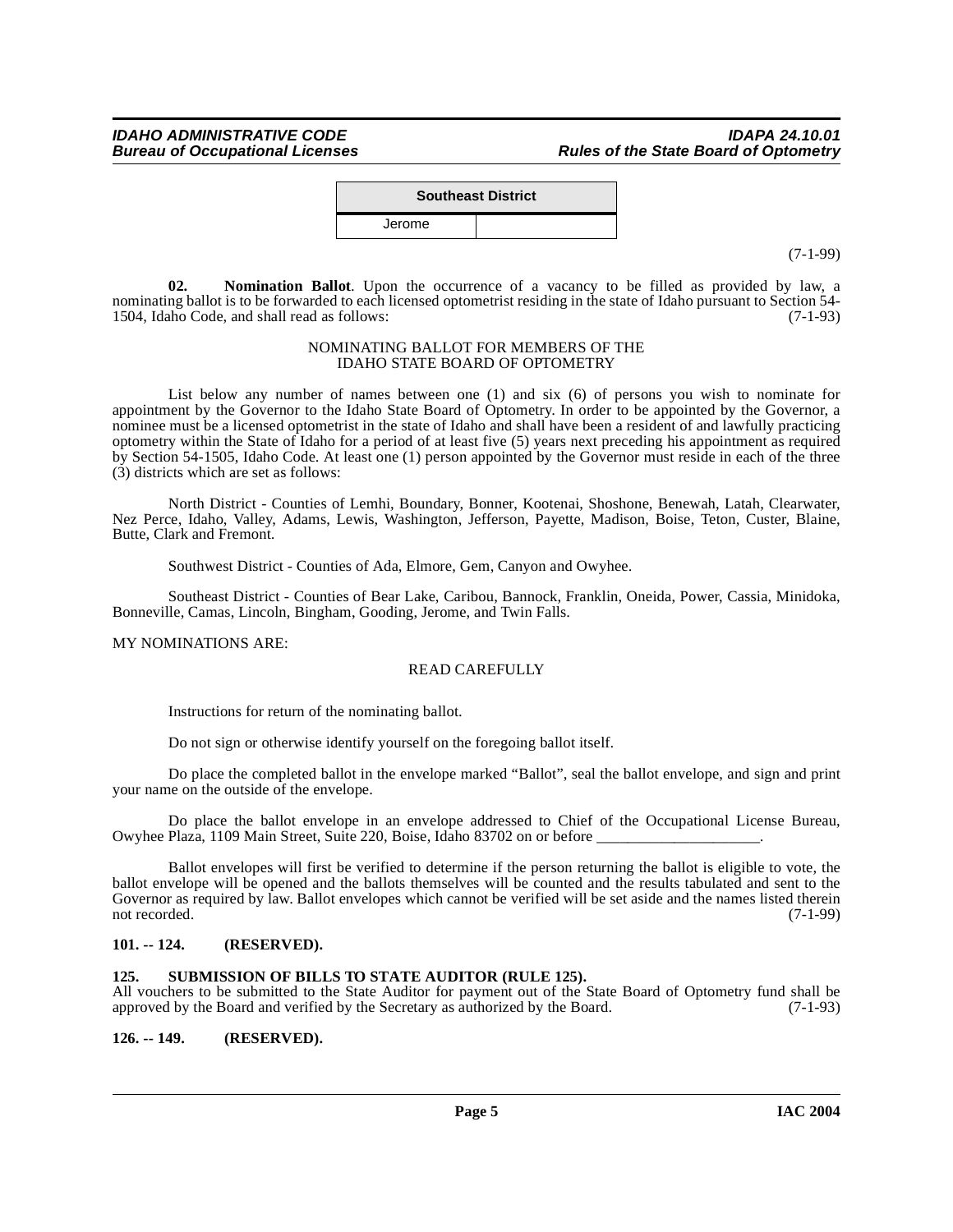# **IDAHO ADMINISTRATIVE CODE IDAPA 24.10.01 Rules of the State Board of Optometry**

### <span id="page-5-15"></span><span id="page-5-0"></span>**150. MEETING OF THE BOARD (RULE 150).**

Notice of all meetings not having been announced at the preceding meeting shall be given to each member of the Board by the secretary two (2) weeks in advance of such meeting. Such notice shall be in writing informing each member as to the time, place, and purpose of the meeting. In the event that written notice cannot be given two (2) weeks in advance, the chairman may instruct the secretary to notify each member of the Board either by telephone or telegraph as to the time, place and purpose of the meeting and any Board member who attends or participates in the meeting shall be deemed to have waived any objection to any notice required by the rules. (7-1-93)

### <span id="page-5-16"></span><span id="page-5-1"></span>**151. -- 174. (RESERVED).**

#### <span id="page-5-2"></span>**175. METHOD OF APPLICATION-EXAMINATION OF APPLICANTS (RULE 175).**

Applications for license shall be made on forms approved by the Board of Examiners which may be obtained and which must be filed in the office of Occupational License Bureau at Owyhee Plaza, 1109 Main Street, Suite 220, Boise, Idaho 83702. (3-30-01)

<span id="page-5-9"></span>

| 01. |  |  | <b>Application Fee.</b> The application fee must be accompanied by: | $(7-1-93)$ |
|-----|--|--|---------------------------------------------------------------------|------------|
|-----|--|--|---------------------------------------------------------------------|------------|

**a.** The required fee. (7-1-93)

**b.** An unmounted photograph three inches by three inches (3" x 3"), head and shoulders only, taken within one  $(1)$  year prior to the date of making the application.  $(7-1-93)$ 

- **c.** A complete transcript of credits from any college of optometry attended.  $(7-1-93)$
- **d.** A photocopy of any diplomas granted by any college of optometry. (7-1-93)
- <span id="page-5-13"></span><span id="page-5-10"></span>**e.** A copy of certified results establishing successful passage of the required examinations. (3-30-01)

**02. Application Review**. Only fully completed applications accompanied by appropriate documents reviewed for licensure. (3-30-01) shall be reviewed for licensure.

**03. Exam Content**. The written and the practical portions of the Idaho examination shall be all parts of the National Board of Examiners in Optometry Examination and the "Treatment and Management of Ocular Diseases" examination approved by the Association of Regulatory Boards of Optometry, Inc. (ARBO). A passing grade on both examinations shall be necessary before obtaining a license to practice Optometry in Idaho. (3-30-01)

#### <span id="page-5-3"></span>**176. -- 199. (RESERVED).**

# <span id="page-5-12"></span><span id="page-5-4"></span>**200. APPROVAL OF SCHOOLS OF OPTOMETRY (RULE 200).**

The State Board of Optometry recognizes as reputable and in good standing the schools and colleges of optometry which have met the standards set by the Council on Optometric Education of the American Optometric Association, a list of which may be obtained from the secretary of the Board or from the office of the Bureau of Occupational Licenses in Boise. (7-1-93)

# <span id="page-5-5"></span>**201. -- 224. (RESERVED).**

# <span id="page-5-11"></span><span id="page-5-6"></span>**225. APPROVAL OF PRELIMINARY EDUCATION (RULE 225).**

The State Board of Optometry recognizes the preliminary education prerequisites for entry into a school, college or university of optometry approved by the Council on Optometric Education of the American Optometric Association as adequate preliminary education prerequisites for licensing in Idaho. (7-1-93) as adequate preliminary education prerequisites for licensing in Idaho.

# <span id="page-5-7"></span>**226. -- 249. (RESERVED).**

### <span id="page-5-14"></span><span id="page-5-8"></span>**250. LICENSES CANCELED FOR FAILURE TO RENEW (RULE 250).**

Any person whose license has been canceled for failure to renew for a period of less than five (5) years may be reinstated upon payment of the renewal fee for each year the license was lapsed, payment of a one hundred fifty dollars (\$150) reinstatement fee, and upon providing documentation of having met the continuing education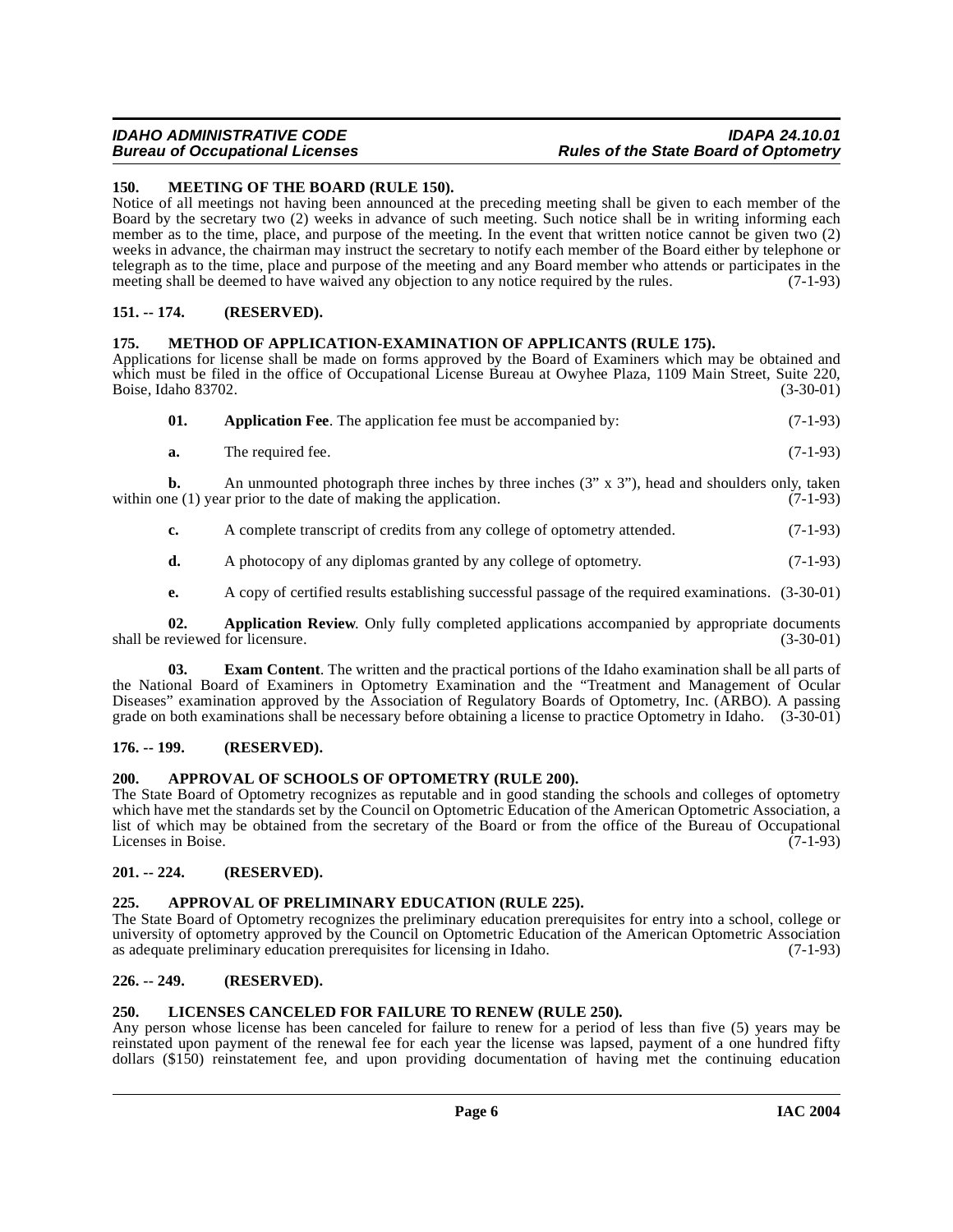requirement for each year their license was lapsed. Any person whose license to practice optometry has been canceled for failure to renew for a period in excess of five (5) years may be reinstated in accordance with the requirements of Section 67-2614, Idaho Code, subject to examination by the State Board of Examiners of the State Board of Optometry at its discretion. (3-15-02)

# <span id="page-6-0"></span>**251. -- 274. (RESERVED).**

# <span id="page-6-7"></span><span id="page-6-1"></span>**275. ENDORSEMENT (RULE 275).**

**01. Endorsement**. Any person who presents to the Board of Optometry a certified copy of a certificate or license of registration which he holds in good standing in another state or a foreign country, which state or foreign country has similar requirements for licensing or registration as is provided for new applicants in Idaho (including therapeutic privileges), may apply to the Board for the issuance of a license to practice optometry in the state of Idaho. (4-5-00)

<span id="page-6-5"></span>**02. Conditions To Be Granted A License**. The right to be granted a license to practice optometry in also subject to the following conditions set out below: (7-1-93) Idaho is also subject to the following conditions set out below:

**a.** The submission of a completed application meeting the requirements of Subsection 175.01 including the applicable fee. (4-5-00)

**b.** That the license or certificate of registration of the applicant shall not have been suspended or revoked by any state or country or subject to any pending or unresolved licensure action in any state or country. That the applicant must not have committed any act which would constitute a violation of the Optometry Act or Board  $Rules.$  (4-5-00)

**c.** That for those licensed in another state after January 1, 1986 the applicant has successfully passed the "Treatment and Management of Ocular Disease Examination" administered by the Association of Regulatory Boards of Optometry and completed and returned the state of Idaho law examination. For those licensed in another state before January 1, 1986 the applicant must document to the Board for approval, the education, training, and examination for therapeutic privileges in the other state and return the state of Idaho law examination. (3-20-04)

**d.** That the applicant has been engaged in the practice of optometry continuously for not less than the last five  $(5)$  years. (4-5-00)

# <span id="page-6-2"></span>**276. -- 299. (RESERVED).**

# <span id="page-6-6"></span><span id="page-6-3"></span>**300. CONTINUING EDUCATION IN OPTOMETRY (RULE 300).**

<span id="page-6-8"></span>**01. Hours Required, Advance Approval**. Each optometrist licensed by the state of Idaho shall attend in each twelve (12) month period preceding the renewal of a license to practice optometry in Idaho, a minimum of twelve (12) full hours of post-graduate optometric education courses or meetings approved in advance by the Board of Optometry or post-graduate study sessions or seminars at an accredited school or college of optometry. In addition, all Council on Optometric Practitioners Education (COPE) approved courses would be approved for continuing education credit. If an optometrist attends or plans to attend a course of study or seminar which has not been approved in advance, he may petition the Board for approval of that educational course of study, setting forth a description of the course. The Board may, in its discretion, approve the course upon review of the material submitted either in advance or after completion of the course. (8-24-94)

<span id="page-6-4"></span>**02. Additional Hours Required To Use Therapeutic Pharmaceutical Agents**. Each optometrist licensed by the state of Idaho to use therapeutic pharmaceutical agents shall attend in each twelve (12) month period preceding the renewal of a license to practice optometry in Idaho, a minimum of six (6) additional full hours of postgraduate optometric courses or meetings approved in advance by the Board of Optometry or post-graduate study sessions or seminars at an accredited school or college of optometry. This six (6) hours of continuing education must be in courses involving ocular pharmacology and/or advanced ocular disease and are in addition to the twelve (12) hours of continuing education required under Subsection 300.01. (7-1-93) hours of continuing education required under Subsection 300.01.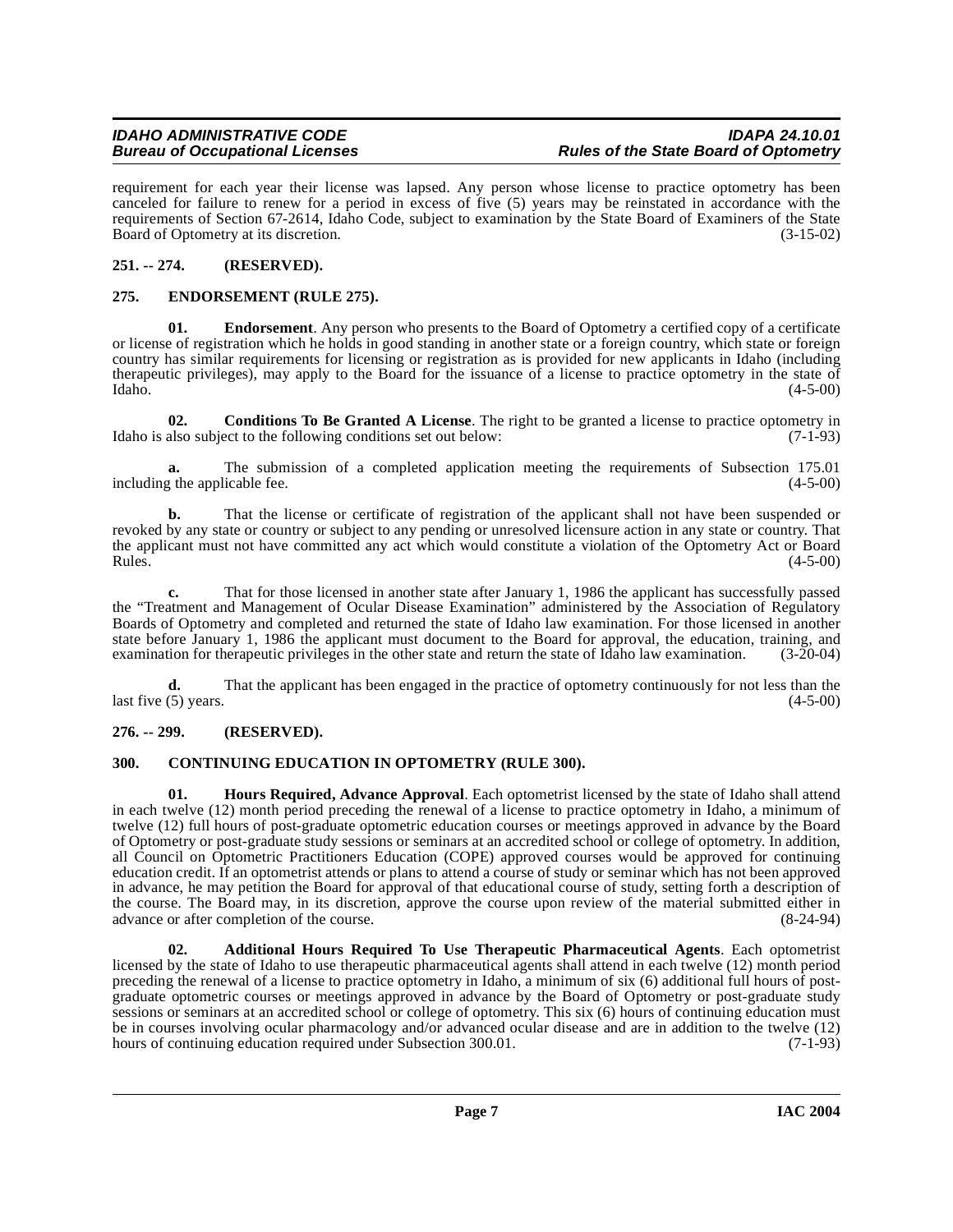<span id="page-7-5"></span>**03. Correspondence/Home Study Courses**. No more than six (6) hours of continuing education shall be permitted each year in correspondence courses or other continuing education obtained through the mail or from "home study" courses. "home study" courses.

<span id="page-7-10"></span>**04. Waiver Of Requirements**. The Board of Optometry shall waive the continuing education requirement for the first license renewal after initial licensure. The Board of Optometry may, upon application, waive the requirements of this rule in cases involving illness, unusual circumstances interfering with the optometrist's ability to practice or inability to conform to the rules due to military duty.  $(3-15-02)$ ability to practice or inability to conform to the rules due to military duty.

<span id="page-7-8"></span>**Renewal Application Form.** Each licensed Idaho optometrist will be furnished a license renewal application form by the State Board of Optometry on which each optometrist shall attest on their annual license renewal application that they have satisfied the continuing education requirements. False attestation of satisfaction of the continuing education requirements on a renewal application shall subject the licensee to disciplinary action.

 $(3-20-04)$ 

**06.** Audit. The Board may conduct audits to confirm that the continuing education requirements have been met. In the event a licensee fails to provide the Board with acceptable documentation of the hours attested to on the renewal application, the license will not be renewed. (3-20-04) the renewal application, the license will not be renewed.

<span id="page-7-6"></span>**Documentation Of Attendance**. It shall be necessary for each licensed Idaho optometrist to provide documentation verifying attendance or completion of continuing education by securing authorized signatures or other documentation from the course instructors, providers, or sponsoring institution substantiating any hours attended by the licensee. This documentation must be maintained by the licensee and provided upon request by the Board or its agent. (3-20-04) Board or its agent.

# <span id="page-7-0"></span>**301. -- 324. (RESERVED).**

# <span id="page-7-2"></span><span id="page-7-1"></span>**325. CODE OF ETHICS (RULE 325).**

<span id="page-7-7"></span>**01. Patient's Visual Welfare**. The licensed optometrist shall keep the patient's visual welfare uppermost in his consideration at all times and promote the best methods of care for the visual needs of mankind.

(7-1-93)

<span id="page-7-4"></span>**02. Confidentiality**. The optometrist shall preserve information concerning his patients in confidence and not release that information unless authorized by the patient. An optometrist may, however, supply information of an otherwise confidential or privileged nature when lawfully subpoenaed to testify at a deposition or hearing in any proceeding before the Board of Optometry, or at any other time and place ordered by a court of law.  $(7-1-93)$ 

<span id="page-7-3"></span>**03. Conduct Of Practice**. The optometrist shall conduct his practice in a dignified and professional manner and in keeping with the mode of practice of a professional person entrusted with the care of the health of citizens of this state and shall abide by the rulings of the Board of Optometry. (7-1-93) citizens of this state and shall abide by the rulings of the Board of Optometry.

<span id="page-7-9"></span>**04. Unprofessional Conduct**. In order to define what constitutes unprofessional conduct, the board hereafter lists and sets forth certain prohibited actions. In conducting his practice, an optometrist must not: (7-1-93)

**a.** Practice optometry in any manner other than as a professional person in an individual capacity, or in partnership with or associate with other licensed health care professionals, under his own name and not as a corporation or officer or agent of a corporation or other business entity. An optometrist may be a stock holder in and practice as a member of a professional service corporation with other licensed health care professionals as authorized by Title 54, Chapter 15, Idaho Code, but the optometrist must list his individual name as well as any name selected for the professional service corporation on any letterheads, telephone directories, office or building directories, or other places where the general public might be advised of the fact that the individual is practicing optometry, as required by these rules. (3-15-02)

**b.** Use either "Cappers" or "Steerers" or accept a split or divided fee for the purpose of obtaining patients or use solicitors or agents for the purpose of securing patients or conducting eye examinations or furnishing optometric services. (7-1-93) optometric services.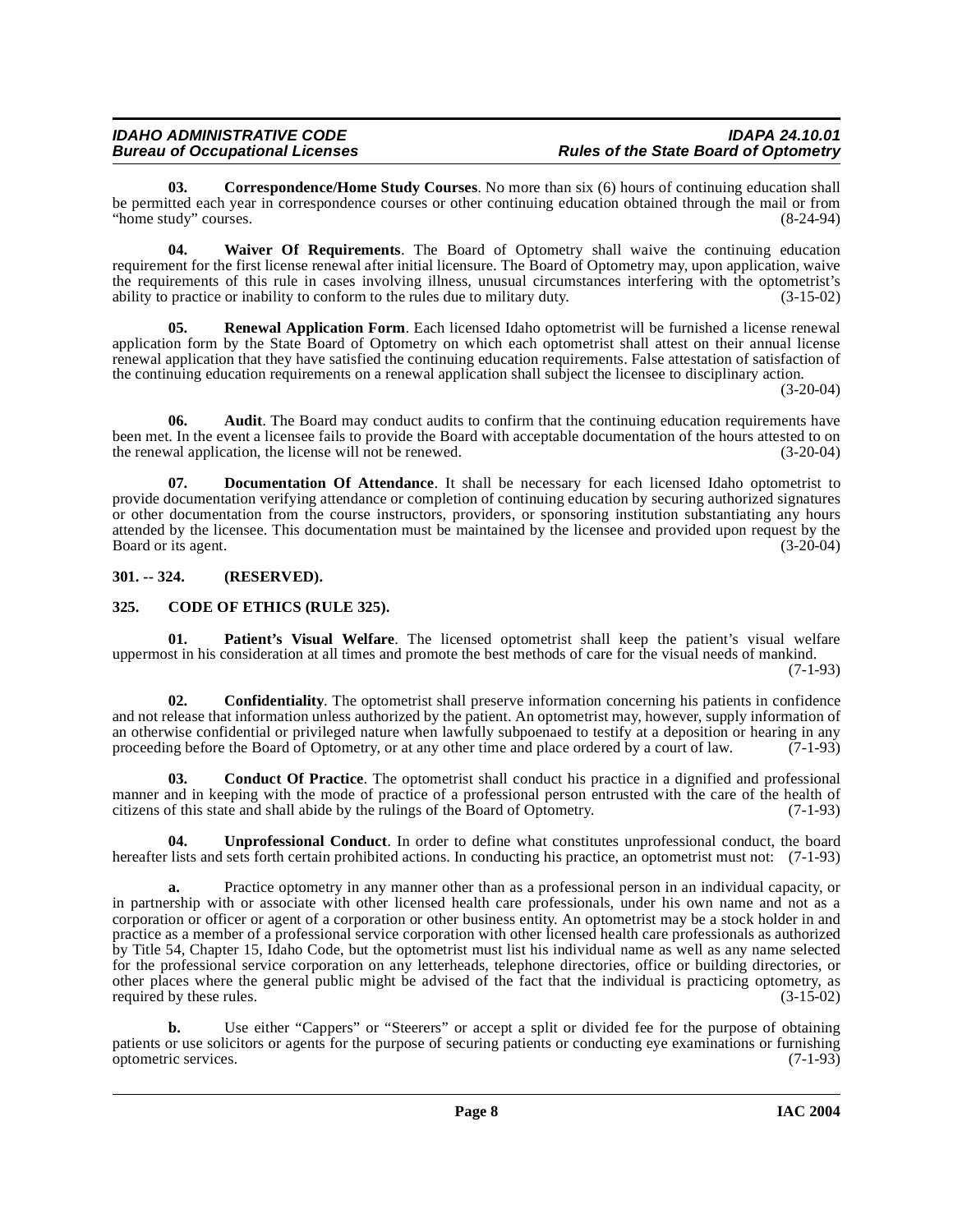**c.** Make or conspire to make any arrangement, agreement, or engage in any practice whereby a of ophthalmic materials shall: (7-1-93) supplier of ophthalmic materials shall:

| 1.   | Provide office space for an optometrist.                   | $(7-1-93)$ |
|------|------------------------------------------------------------|------------|
| ii.  | Pay rent upon the office space occupied by an optometrist. | $(7-1-93)$ |
| iii. | Pay the professional fees of an optometrist.               | $(7-1-93)$ |
| iv.  | Pay for the advertising for an optometrist.                | $(7-1-93)$ |
|      |                                                            |            |

v. Pay commissions to an optometrist upon ophthalmic materials furnished by such optometrist to his patients. (7-1-93)

iv. Consistently refer prospective purchasers of ophthalmic materials to an optometrist in violation of the law.  $(7-1-93)$ 

**d.** Allow his prescription files and records to be used by any unlicensed person, firm, or corporation for the practice of optometry. (7-1-93)

**e.** As a regular pattern of practice, accept referrals from retail optical outlets that violate section 54- 1525, Idaho Code, pertaining to referral of patients, or which are located in close proximity to the optometrist's office for the purpose of inducing consistent patronage of his services because of location of office rather than professional reputation. (7-1-93)

|  | Fail to perform services for which fees have been received. | $(7-1-93)$ |
|--|-------------------------------------------------------------|------------|
|--|-------------------------------------------------------------|------------|

**g.** File false reports of services performed or fees rendered. (7-1-93)

**h.** Permit the use of his name or professional title by or in conjunction with any person not an optometrist, or any firm, company, corporation or military association which illegally practices or in any manner holds himself or itself out to the public as being entitled to practice the profession of optometry when not licensed to do so under the law of Idaho or which uses the title "Optometric Services" in such a manner in advertising as to convey to the public the impression that the individual or corporation is entitled to practice optometry or furnish optometric advice or services when not so authorized by law. (7-1-93)

**i.** Enter into or continue in a contract, agreement, or understanding of any kind, or engage in any course of conduct with any person, firm or corporation, or their agents, whereby said optometrist expressly or impliedly agrees: (7-1-93) impliedly agrees:

i. To refer the patient back to said person, firm, or corporation referring the patient for any subsequent service or receipt of ophthalmic material. (7-1-93)

ii. That if any patient is referred by any person, firm or corporation to the optometrist, the optometrist will refrain from supplying to the patient any ophthalmic materials.

**j.** Directly or indirectly give any person, association, firm or corporation, or their agents, anything of pecuniary benefit or value as consideration for the referral of any patient to said optometrist. (7-1-93)

# <span id="page-8-0"></span>**326. -- 424. (RESERVED).**

#### <span id="page-8-2"></span><span id="page-8-1"></span>**425. RULES DEFINING GROSS INCOMPETENCE (RULE 425).**

In order to protect the public, the Board of Optometry defines as "gross incompetence" any behavior or practice on the part of the licensed optometrist which demonstrates a lack of competence with respect to discharging professional obligations or duties which might result in injury or damage to a patient whether such injury or damage actually occurs or not and in particular, the Board defines as "gross incompetence" any of the following: (11-6-93) occurs or not and in particular, the Board defines as "gross incompetence" any of the following: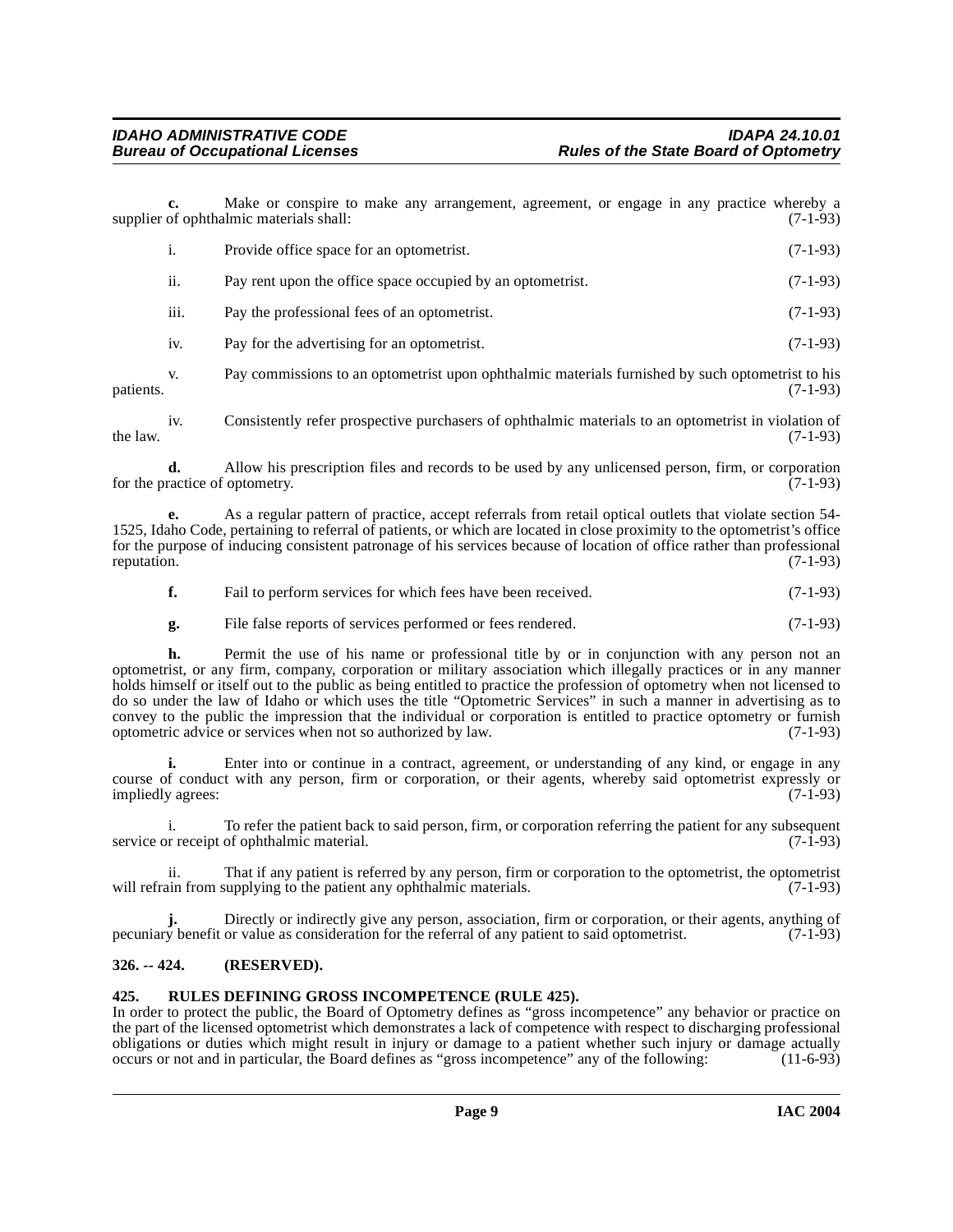<span id="page-9-9"></span>**01. Failure To Meet Prevailing Standards**. Failure to meet prevailing standards, or willful rendering of substandard care, either individually or as part of a third party reimbursement agreement or by other agreement. (7-1-97)

<span id="page-9-8"></span>**02. Failure To Meet Prevailing Standards In The Referral Of Any Patient Who Is Suffering From Any Apparent Or Suspected Pathological Condition**. A failure to meet prevailing standards in the referral of any patient who is suffering from any apparent or suspected pathological condition to a person competent and licensed to properly treat or diagnose the condition. (7-1-93) properly treat or diagnose the condition.

<span id="page-9-5"></span>**03. Employment Of Techniques Or Methods Of Practice**. Employment of techniques or methods of practice in treating or prescribing for a patient when he does not have proper training in the technique or methods of practice. (7-1-93) practice. (7-1-93)

<span id="page-9-7"></span>**04. Failure To Advise Patient Of Possible Danger When A Lens Not Meeting Impact Resistance Standards Of F.D.A**. Failure to advise his patient of possible danger when a lens not meeting impact resistance standards of F.D.A. Regulation, Sec. 3.84,21 CFR., is provided for the patient. (7-1-93) standards of F.D.A. Regulation, Sec. 3.84,21 CFR., is provided for the patient.

<span id="page-9-10"></span>**05. Failure To Provide Follow-Up Care**. Failure to provide follow-up care according to prevailing standards.  $(11-6-93)$ 

<span id="page-9-4"></span>**06.** Displaying Gross Ignorance Or Demonstrating Gross Inefficiency. Displaying gross ignorance nstrating gross inefficiency in the care of a patient. (7-1-93) or demonstrating gross inefficiency in the care of a patient.

<span id="page-9-12"></span>**07. Failure To Verify The Specifications Of All Lenses**. Failure to verify the specifications of all lenses provided by him.

<span id="page-9-6"></span>**08. Failing To Perform Tests And Record Findings**. In the course of an examination of a patient, failure to perform tests and record findings in a manner consistent with prevailing standards of optometric care.

 $(11-6-93)$ 

<span id="page-9-15"></span>**09. Using Pharmaceutical Agents**. Using pharmaceutical agents in the practice of optometry without having attended sufficient training programs or schools and acquiring the knowledge necessary to use the drugs in a competent manner. (11-6-93)

<span id="page-9-13"></span>**10. Illegal Prescription Sale, Administration, Distribution, Or Use Of Drugs**. Prescribing, selling, administering, distributing, giving, or using drugs legally classified. Prescribing, selling, administering, distributing, giving, or using drugs legally classified as a controlled substance or as an addictive or dangerous drug for other than accepted diagnostic or therapeutic purposes. (7-1-97)

<span id="page-9-3"></span>**11. Disciplinary Action Or Sanctions**. Disciplinary action or sanctions taken by another state, jurisdiction, peer review body or a professional association or society against an optometrist for acts or conduct similar to acts or conduct which would constitute grounds for action as defined under "Rules of the Idaho Board of Optometry". (7-1-97)

<span id="page-9-14"></span>**12.** Sanitary Office. Has failed to maintain sanitary office conditions, equipment, and use appropriate techniques and procedures. (7-1-97)

<span id="page-9-11"></span>**13. Failure To Release Prescription**. Failure to release spectacle prescription as required by Federal (7-1-97)  $l$ aw.  $(7-1-97)$ 

# <span id="page-9-0"></span>**426. -- 449. (RESERVED).**

# <span id="page-9-2"></span><span id="page-9-1"></span>**450. CONTENTS OF PRESCRIPTION (RULE 450).**

Every prescription written or issued by an optometrist practicing in Idaho shall contain at least the following information: (7-1-93)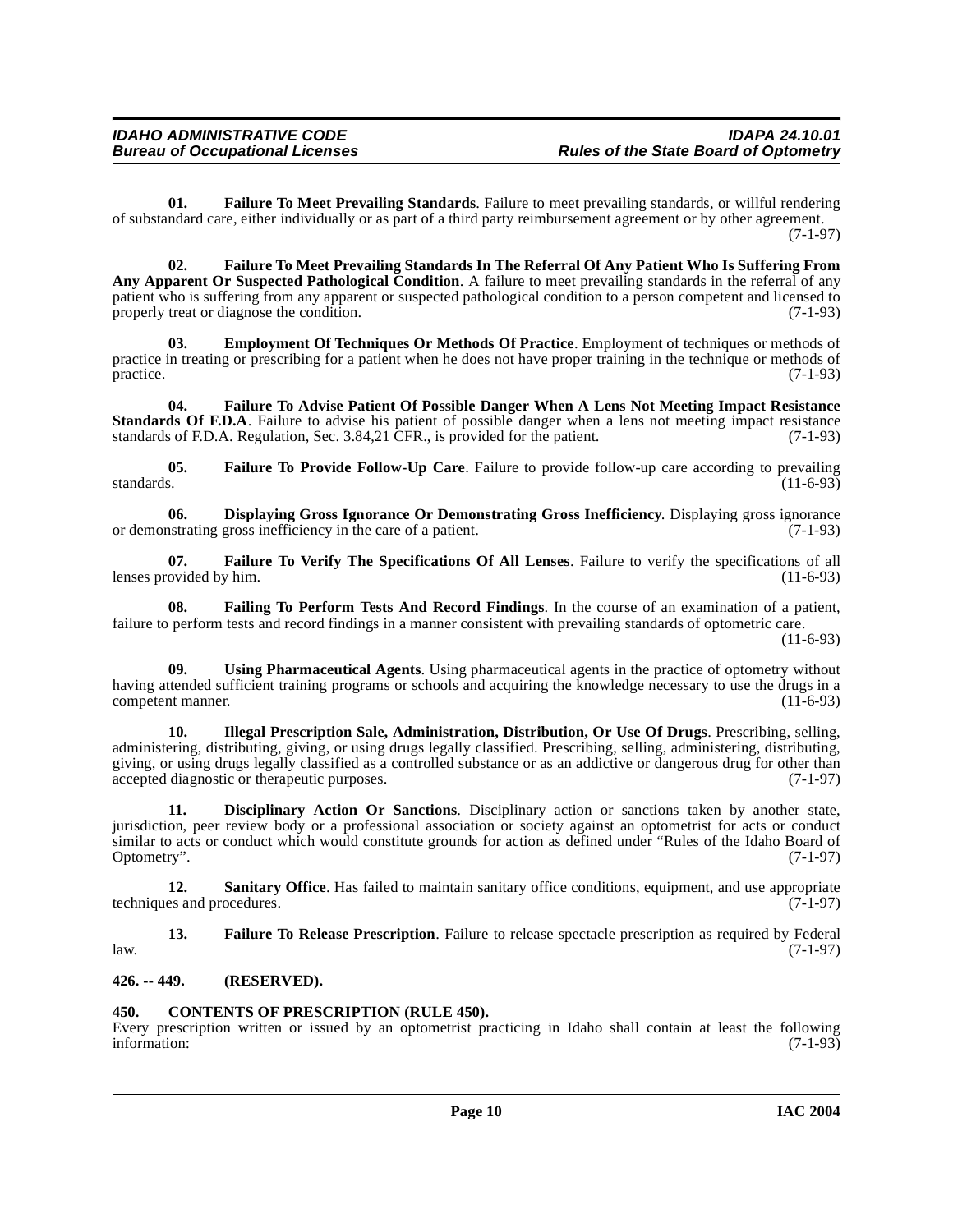<span id="page-10-7"></span><span id="page-10-2"></span>**IDAHO ADMINISTRATIVE CODE IDAPA 24.10.01 Rules of the State Board of Optometry 01. Prescription For Spectacles**. Prescriptions for spectacles shall contain the following: (7-1-93) **a.** Sphere, cylinder, axis, prism power and additional power, if applicable; (7-1-93) **b.** Position of optical center or interpupillary distance; (7-1-93) **c.** Seg type; and (7-1-93) **d.** Expiration date of the prescription. (7-1-93) **02. All Prescriptions For Rigid Contact Lenses**. All prescriptions for rigid contact lenses shall contain at least the following information: **a.** Base curve; (7-1-93) **b.** Peripheral curve or curves including width; (7-1-93) **c.** Overall diameter; (7-1-93) **d.** Optical zone diameter; (7-1-93) **e.** Power; (7-1-93) **f.** Center thickness; (7-1-93) **g.** Color; and (7-1-93) **h.** Expiration date of the prescription. (7-1-93) **03. All Prescriptions For Soft Contact Lenses**. All prescriptions for soft contact lenses shall contain at least the following information: (7-1-93) **a.** Lens manufacturer or "brand" name; (7-1-93) **b.** Series or base curve; (7-1-93) **c.** Power; (7-1-93)

<span id="page-10-3"></span>**d.** Diameter, if applicable; (7-1-93) **e.** Color, if applicable; and (7-1-93) **f.** Expiration date of the prescription. (7-1-93)

# <span id="page-10-0"></span>**451. -- 474. (RESERVED).**

# <span id="page-10-5"></span><span id="page-10-1"></span>**475. PATIENTS RECORDS (RULE 475).**

<span id="page-10-4"></span>**01. Optometrist Shall Keep A Complete Record Of All Patients Examined**. Every optometrist practicing in the state of Idaho shall keep a complete record of all patients examined by him or for whom he has adapted optical accessories, including copies of prescriptions issued to the patient and copies of statements of charges delivered or provided to the patient. All such records shall be maintained in an orderly and accessible manner and place and shall be maintained for at least five (5) years following the optometrist's last professional contact with the patient. Failure to maintain such records is deemed to be unprofessional conduct and constitutes gross incompetence<br>in the handling of the patient's affairs. in the handling of the patient's affairs.

<span id="page-10-6"></span>**02. Prescription Files**. The prescription files and all records pertaining to the practice of optometry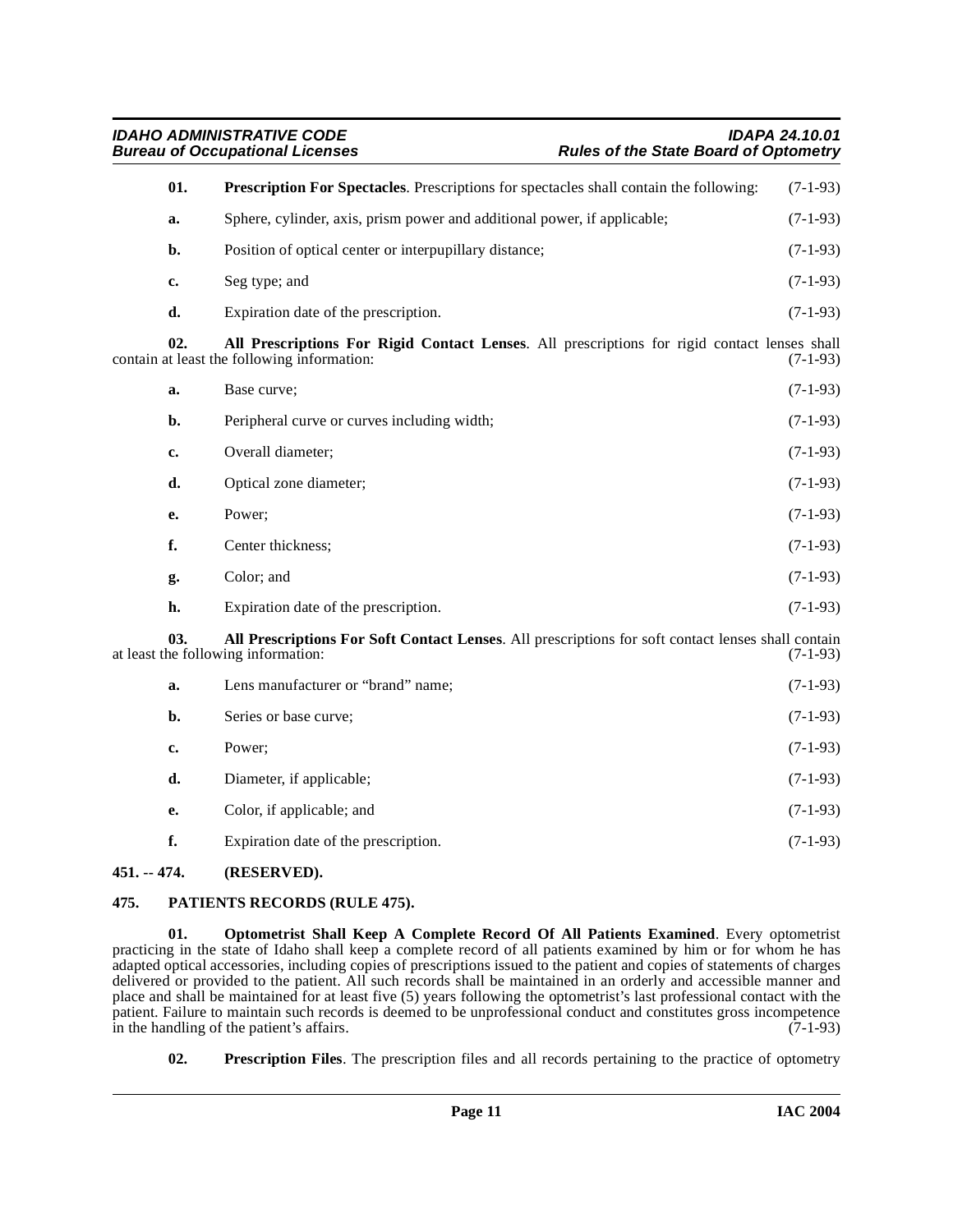shall be maintained as the sole property of the optometrist and not be distributed to any unlicensed person except as required by law or when lawfully subpoenaed in a criminal or civil proceeding in court, or subpoenaed for presentation at a deposition or hearing authorized by the Board of Optometry. (7-1-93) presentation at a deposition or hearing authorized by the Board of Optometry.

# <span id="page-11-0"></span>**476. -- 499. (RESERVED).**

# <span id="page-11-16"></span><span id="page-11-1"></span>**500. PRECEPTORSHIP PROGRAM (RULE 500).**

An optometrist may use a student of optometry in his office under his direct supervision for educational purposes. (7-1-93)

# <span id="page-11-2"></span>**501. -- 524. (RESERVED).**

# <span id="page-11-14"></span><span id="page-11-3"></span>**525. GENERAL RULES (RULE 525).**

**01. Engaging As An Advisor Or Staff Optometrist**. An optometrist may be engaged as an advisor for or be engaged as a staff optometrist for an administrator for: (7-1-93)

<span id="page-11-12"></span>**a.** Industrial plants where industrial vision programs are being, or have been instituted. (7-1-93)

**b.** Health programs sponsored or funded by any agency or municipal county, state or federal government. (7-1-93)

| Research organizations or educational institutions. | $(7-1-93)$ |
|-----------------------------------------------------|------------|
| Insurance companies.                                | $(7-1-93)$ |

- **e.** Hospitals. (7-1-93)
- <span id="page-11-17"></span>**f.** Ophthalmologists. (7-1-93)

**g.** Corporations where the optometrist's full time is engaged by the corporation to care for the visual the employees of such corporation and their families. (7-1-93) needs of the employees of such corporation and their families.

**02. Professional Responsibilities**. Provided, however, that in acting in the capacity of consultant, advisor, or staff optometrists, the optometrist shall at all times remain cognizant of his professional responsibilities and shall with demeanor, decorum and determination retain his right of independent professional judgment and title in all situations and circumstances and in a manner similar to that which he would exercise if he were engaged in practice in his own office. (7-1-93) practice in his own office.

<span id="page-11-4"></span>**526. -- 574. (RESERVED).**

# <span id="page-11-5"></span>**575. FEES (RULE 575).**

<span id="page-11-13"></span><span id="page-11-9"></span><span id="page-11-8"></span>**01.** Annual Renewal Fee. Annual renewal fee for license - seventy-five dollars (\$75). (7-1-97)

**02. Annual Optometry Fund Fee**. Annual optometry fund fee - seventy-five dollars (\$75). (7-1-97)

<span id="page-11-15"></span><span id="page-11-11"></span>**03. License Application Fee**. License application fee - one hundred dollars (\$100). (7-1-93)

**04.** Certificate To Obtain And Use Pharmaceutical Agents Fee. Certificate to obtain and use eutical agents fee - ten dollars (\$10). pharmaceutical agents fee - ten dollars (\$10).

# <span id="page-11-6"></span>**576. -- 599. (RESERVED).**

<span id="page-11-10"></span><span id="page-11-7"></span>**600. BOARD CERTIFICATION OF OPTOMETRIST AUTHORIZED TO OBTAIN AND USE PHARMACEUTICAL AGENTS (RULE 600).**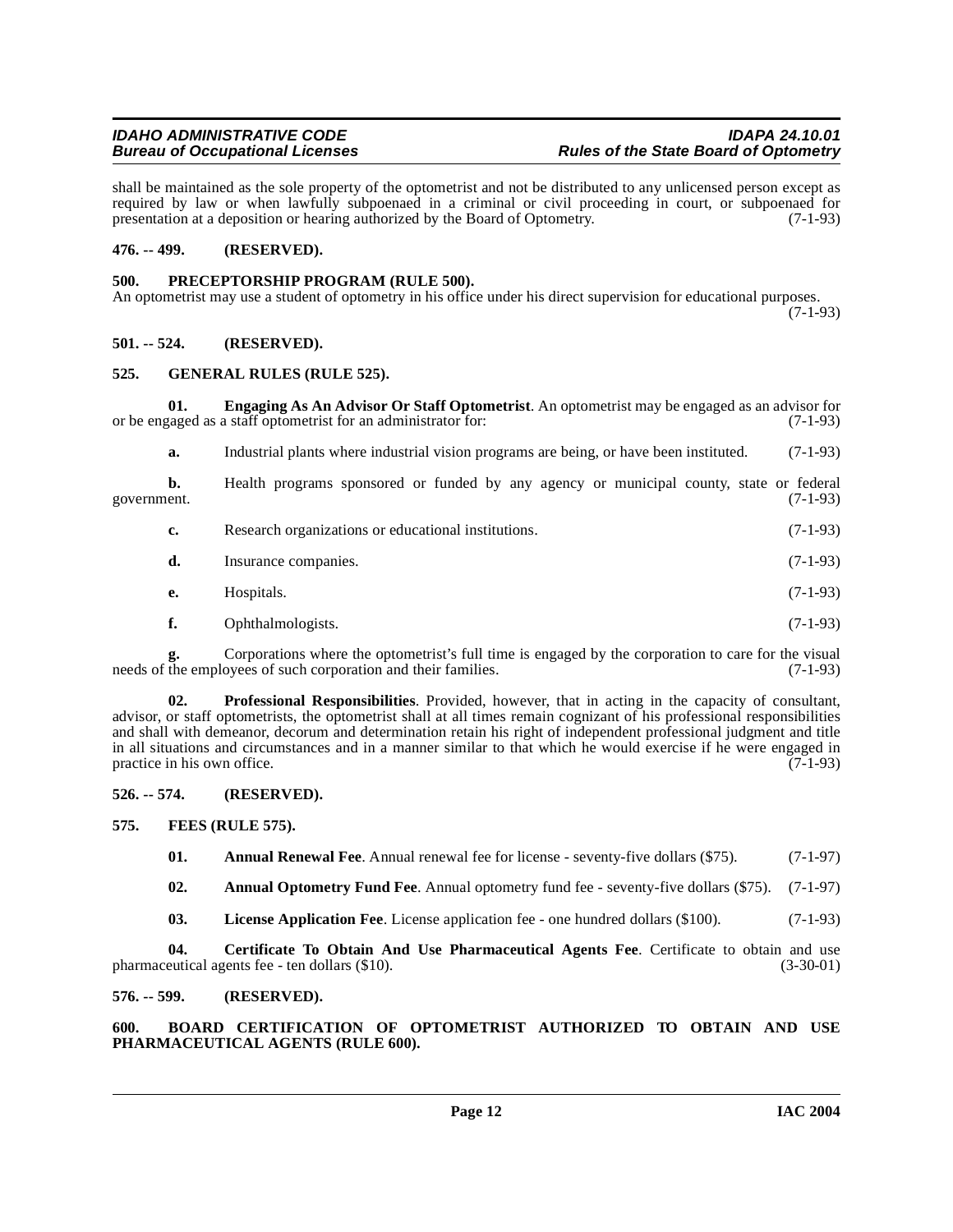<span id="page-12-0"></span>**01. The Right To Obtain And Use Topically Applied Diagnostic Pharmaceutical Agents**. The right to obtain and use topically applied diagnostic pharmaceutical agents for use in diagnosis of another in the practice of optometry as defined by Section 54-1501, Idaho Code, is subject to the following conditions set out below: (7-1-93)

**a.** Optometrists who have obtained a certificate from the Board of Optometry authorizing them to obtain and use topically applied diagnostic pharmaceutical agents shall obtain, from pharmacists licensed by the state<br>of Idaho, or from any other source, and use only those agents listed below: of Idaho, or from any other source, and use only those agents listed below:

| i.   | Anesthetics:                   | $(7-1-93)$ |
|------|--------------------------------|------------|
| (1)  | Proparacaine 0.5%;             | $(7-1-93)$ |
| (2)  | Tetracaine 0.5%;               | $(7-1-93)$ |
| (3)  | Benoxinate 0.4% c fluorescein. | $(7-1-93)$ |
| ii.  | Cycloplegics:                  | $(7-1-93)$ |
| (1)  | Tropicamide 0.5%;              | $(7-1-93)$ |
| (2)  | Cyclopentolate 0.5%;           | $(7-1-93)$ |
| (3)  | Atropine 0.5%.                 | $(7-1-93)$ |
| iii. | Mydriasis Reversal Agents:     | $(7-1-93)$ |
| (1)  | Dapiprazole HCl 0.5%.          | $(7-1-93)$ |

**b.** The Board of Optometry shall issue a certificate to obtain and use the diagnostic drugs specifically identified and listed in this rule to any optometrist licensed to practice in Idaho who complies with both the minimum educational requirements in the subject of general and ocular pharmacology and the minimum continuing educational requirements set out below: (7-1-93) requirements set out below:

i. Each optometrist certified to obtain and use topically applied pharmaceutical agents shall have completed courses totaling fifty-five (55) hours of actual classroom instruction in general and ocular pharmacology and emergency medical care given by an institution approved by the Council on Post Secondary Accreditation of the U.S. Department of Education or an instructor accredited and employed by such institution and which have been approved by the Board of Optometry. (7-1-93)

ii. Each optometrist certified to obtain and use topically applied pharmaceutical agents shall also have completed a refresher course in cardiopulmonary resuscitation (CPR), emergency medical care provided by the Emergency Medical Services Bureau, or equivalent program either approved or provided by the Board of Optometry, within a two (2) year period preceding issuance of the certificate by the Board of Optometry. (7-1-93)

iii. In order to maintain the certificate issued by the Board, each certified optometrist must complete a refresher course in emergency medical care described in Subsection 600.01.b.ii. above once during each two (2) year period following certification and shall list and describe the course attended and the dates of attendance upon a license renewal application form filed pursuant to Section 300. (7-1-93)

**c.** In order to implement this rule, the Board of Optometry may designate and approve courses of instruction given by those institutions or instructors described in Subsection 600.01.b.i. above which may be necessary to provide practicing optometrists who have received less than fifty-five (55) hours of actual classroom instruction in general and ocular pharmacology in optometry school with the opportunity to meet the requirements of this rule.  $(7-1-93)$ 

<span id="page-12-1"></span>**02. The Right To Prescribe, Administer And Dispense Therapeutic Pharmaceutical Agents**. The right to prescribe, administer and dispense therapeutic pharmaceutical agents in the practice of optometry as defined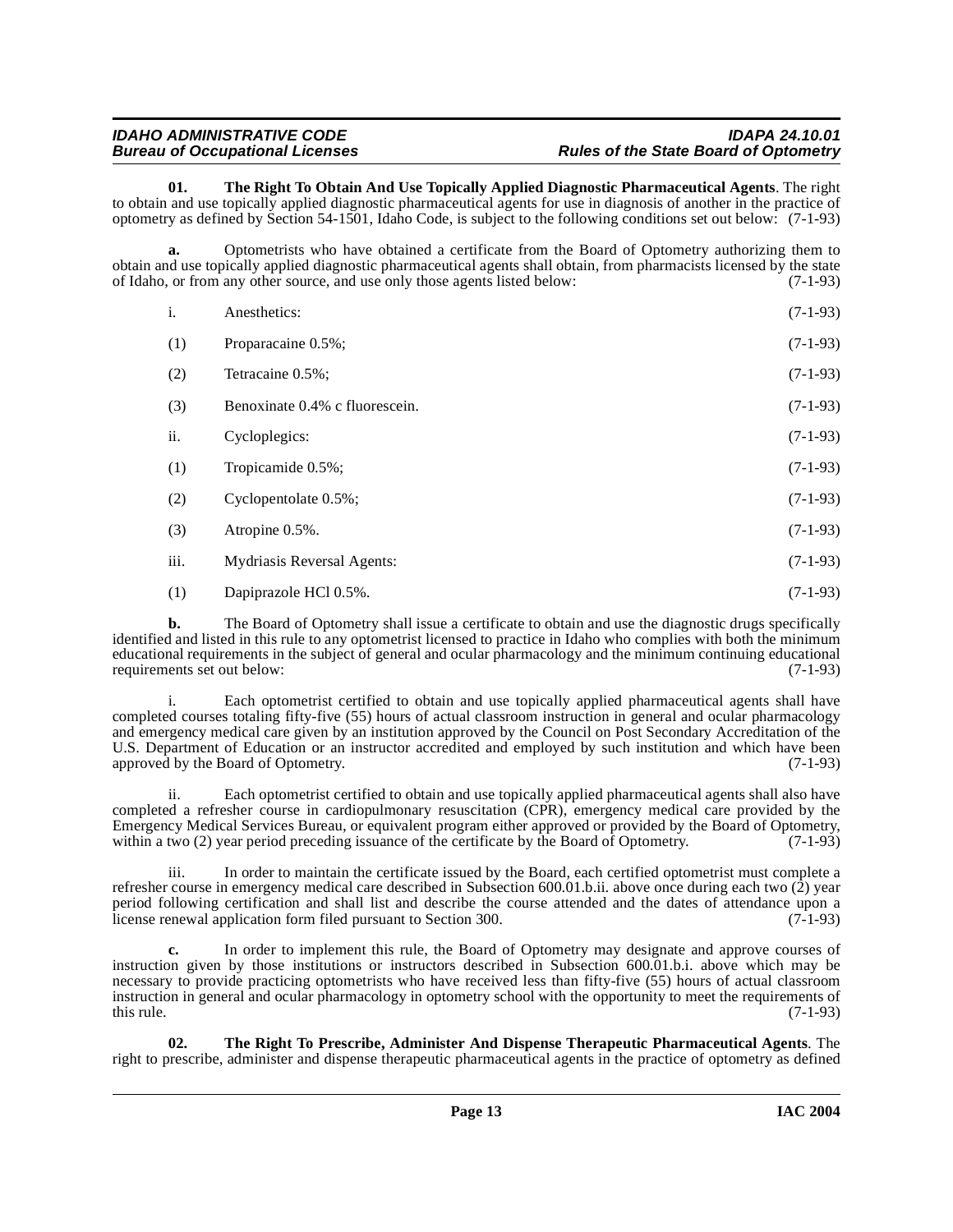by Section 54-1501, Idaho Code, is subject to the following conditions set out below: (11-6-93)

**a.** Optometrists who have obtained a certificate from the Board of Optometry authorizing them to prescribe, administer and dispense therapeutic pharmaceutical agents shall obtain, from pharmacists licensed by the State of Idaho, or from any other source, and use only those agents listed below: (11-6-93)

- i. All medications for use in the treatment of the human eye and/or eyelid. (7-1-97)
- ii. All over-the-counter agents. (11-6-93)

iii. Such other therapeutic pharmaceutical agents as may be approved by the Board of Optometry.  $(11-6-93)$ 

**b.** The Board of Optometry shall issue a certificate to prescribe, administer and dispense the therapeutic medications to any optometrist licensed to practice in Idaho who complies with Subsection 600.01 and both the minimum educational and clinical experience requirements in the subject of ocular pharmacology and therapeutics and the minimum continuing educational requirements set out below: (7-1-97)

i. Completion of a minimum of one hundred (100) hours of actual classroom and clinical instruction in ocular pharmacology and therapeutics courses given by an institution or organization approved by the Council on Post-Secondary Accreditation of the U.S. Department of Education, or an Instructor employed by such institution, which have been approved by the Board of Optometry. (7-1-93)

ii. Successful passage of the "Treatment and Management of Ocular Diseases" section of the optometrist examination approved by the Association of Regulatory Boards of Optometry, Inc. (ARBO). (3-30-01)

# <span id="page-13-0"></span>**601. -- 624. (RESERVED).**

#### <span id="page-13-1"></span>**625. RULEMAKING HISTORY PRIOR TO JULY, 1993 (RULE 625).**

As Amended July 30, 1978 As Amended March 16, 1981 As Amended January 7, 1982 As Amended February 1, 1985 Effective February 20, 1985 As Amended March 13, 1987 Effective March 30, 1987 Subsection 600.02. Adopted Emergency Effective September 1, 1987 Readopted January 11, 1988 Adopted by Emergency February 25, 1991, Effective March 18, l99l As Amended February 21, 1992 Effective March 12, 1992 (7-1-93)

<span id="page-13-2"></span>**626. -- 999. (RESERVED).**